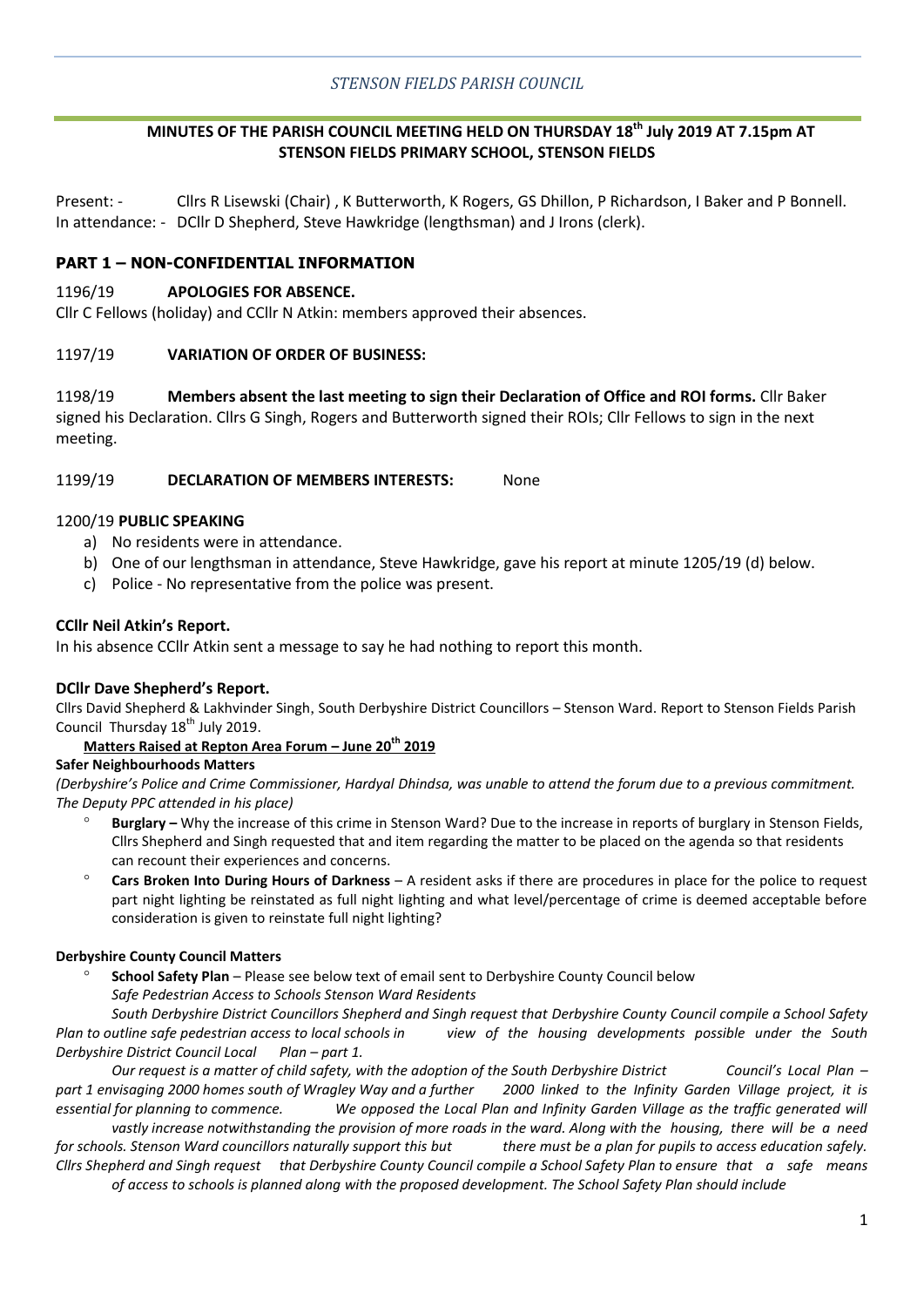*children living in the area of South Derbyshire off Primula Way, children wishing to attend a proposed new primary school to the south of the Arleston Lane junction as well as children from the new estate on Stenson Road getting to Stenson Fields Primary Community School. The secondary school provision may require children being bussed so their safety must be considered. Cllrs Shepherd and Singh will ask that Derbyshire County Council compile a plan and discuss it with Stenson Ward Councillors.* 

**No response has been received so the email has been re-sent.**

 **Speed of Traffic on Stenson Road** - This is a matter of continued concern, the speed limit on the road is 40 mph and residents ask that a reduction to 30 mph be considered. Prior to the construction of the new estate, the road could be considered as rural but now it should be considered as urban and the limit reduced to 30 mph.

#### **New Development on Stenson Road – Priority Road Markings etc.**

This matter was raised at the Repton Area Forum on 23 January 2019 and was again raised by Cllrs Shepherd and Singh . (See below)

*"Adoption of the street lights and highways – discussion with residents regarding signage and priority indications needed. Cllr David Shepherd willing to arrange a meeting with Highways Officers. This has been raised by SDDC Stenson Ward councillors, with Derbyshire County Council Highways Department (DCCHD) officers being invited to join Cllrs Shepherd and Singh on site to discuss residents' concerns. The invitation has been refused.* **Stenson** 

**Ward****Councillors Shepherd and Singh have now been informed by Derbyshire County Council that signage and road markings will not be provided.**

#### **Overhanging foliage and water across the footway**.

The footway in Holderness Close leading to the footway to the school also regularly flooded; after Cllrs Shepherd and Singh raised the matter several times, they are pleased to report that the problem area had now been resurfaced. Unfortunately, the foliage on the footway is still a problem.

### **Motion to Meeting of South Derbyshire District Council on 27th June 2019 submitted by Labour Councillor Dr Robert Pearson**

This Council notes that humans have caused climate change, the impacts of which are being

felt around the world. In order to reduce the chance of runaway global warming and limit the effects of climate breakdown, it is imperative that all countries reduce carbon equivalent (CO2eq) emissions from their current 6.5 tonnes per person per year to less than 2 tonnes as soon as possible.

Councils like South Derbyshire are uniquely placed to lead the world in reducing carbon emissions, for example through:

- Improving the energy efficiency of Council properties
- <sup>o</sup> The use of electric powered vehicles
- <sup>o</sup> Requiring carbon saving measures in its procurement processes
- <sup>o</sup> Prioritising climate adaption measures in planning

This Council believes that local government has a duty to limit the negative impact of climate change, and that it should take a lead on moving South Derbyshire toward carbon neutrality.

This Council pledges to:

- Declare a Climate Emergency
- Make South Derbyshire District Council carbon neutral by 2030
- $\degree$  Call on the UK Government to provide the powers and resources to make the 2030 target possible
- Work with partners across the District and region to deliver this goal through all relevant strategies
- Report back to Council within six months with the actions the Council will take to address this emergency

Cllr Pearson's motion was passed unanimously with minor amendments.

#### **Stenson Fields Community Centre**

The Friends of Stenson Fields Community Centre (FoSFCC) Meeting was held Monday 15th July in Stenson Fields Primary Community School. Below are the matters discussed.

 Unfortunately completion of legal matters has delayed the opening of the Community Centre. The initial targeted opening date of Tuesday 23rd July has had to be delayed and the opening could now be delayed until September. However, the Active South Derbyshire Adventure Mobile will still visit the open space adjacent to the Community Centre between 2- 4pm on that date and there will also be an opportunity to meet representatives of FoSFCC.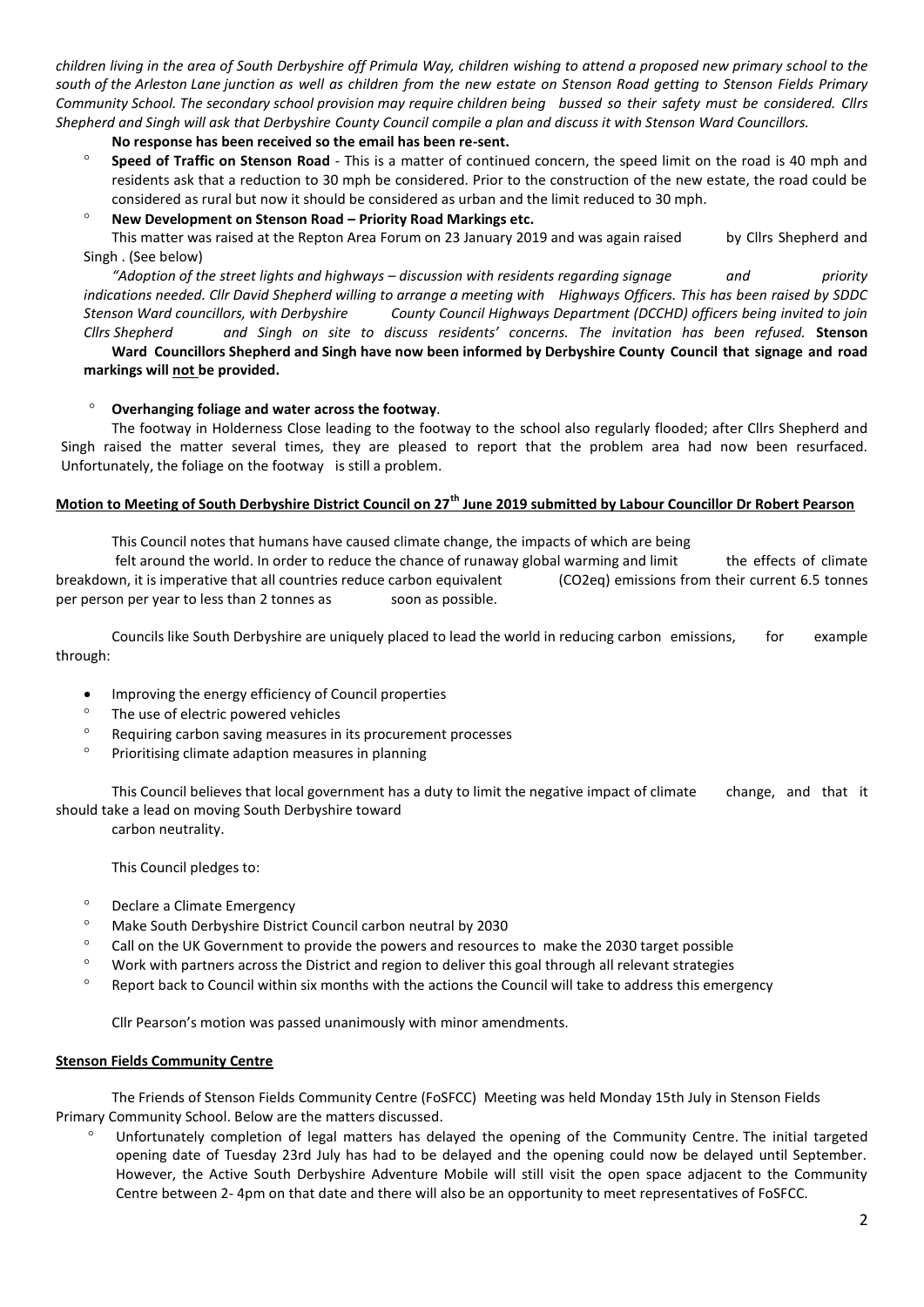- The latest draft of the Memorandum of Understanding and the proposed Charity Commission's model Charitable Incorporated Organisation document were discussed.
- <sup>o</sup> The Chair, Vice Chair and Finance officers of the FoSFCC were elected.
- <sup>o</sup> The South Derbyshire Council for Voluntary Services (CVS) appointed by South Derbyshire District Council (SDDC) to coordinate the process agreed to convene meetings with the NHS and two local volunteers who have expressed an interested in running a youth club in the Stenson Fields Community Centre.
- <sup>o</sup> Anyone interested in hiring the centre when it opens can contact joanne.abbassi@southderbyshire.gov.uk for details.
- <sup>o</sup> The Stenson Fields Community Centre Facebook page is now live, residents will be kept informed of progress by this means.
- <sup>o</sup> Further volunteers to serve on the FoSFCC would be welcome, please email Ms Cathy Miles on cathym@sdcvs.org.uk.

#### **Travellers on the Open Space North of Glenmore Drive**

Within moments of the caravan appearing on the open space behind Glenmore Drive and Witton Court, residents were contacting Cllrs Shepherd and Singh. The South Derbyshire District Council's emergency number was phoned but the matter could only be dealt with during office hours. The SDDC Enforcement Officer was contacted and steps were taken to remove the travellers. Your councillors visited the travellers on Saturday  $13<sup>th</sup>$  July to speak to the travellers. They were assured that the stay would be short and the travellers did vacate the site on the following Monday. South Derbyshire has a number of traveller sites so it is disappointing when sites are illegally occupied. Your councillors have asked that the access to the site be made safe and have asked to be involved in any decision. The metal bollard on the footway parallel to Stenson Road does not offer sufficient security. Your councillors have asked to be consulted regarding steps to prevent further occupation.

#### **Survey of Bollards**

In the past cars have been observed driving over public open spaces. This is unacceptable and Stenson Ward councillors requested that bollards be installed to prevent this anti-social behaviour. Unfortunately, some of the bollards have rotted so your councillors have asked South Derbyshire District Council to undertake a survey to ensure that the integrity of our grassed areas is maintained. There is also an area south of Wragley Way which has caused residents some concern as cars are beginning to be parked there, your councillors have requested South Derbyshire District Council to protect the open space with bollards.

#### **Complaints Regarding Speeding Vehicles on Wragley Way and Grampian Way**

Residents raised the matter with Stenson Ward councillors who contacted Crest *(Casualty Reduction Enforcement Support Team)* Enforcement Supervisor. There are police van sites at both Wragley Way and Grampian Way. Both roads are police motorbike sites, a new motorbike officer is being trained so both sites should be covered soon! Unfortunately, there is very little resource to enable our area to be visited very often. Derbyshire has only three vans, one motorbike and four and a half officers to cover the entire county.

#### **Stenson Road Development Matters**

Below is a list of problems raised by residents and taken up by Stenson Ward councillors.

- $\degree$  The bins are proving to be problematic. Not being emptied. *Dog bins emptying is contracted to SDDC. General waste bins near the play area are too small. New 110 litre bins will replace the smaller ones and should be available in August. The contractors will be emptying these bins weekly.*
- $\degree$  Park grass overgrown with weeds. *An action plan to rectify the matter is proposed.*
- $\degree$  There is a lack of upkeep of the area around the pumping station and other green areas. *The area is to be improved and is in the action plan.*
- $\degree$  Fence railway line side failing and broken at few points. *Liaison with Network Rail done, repair work on the fences should start this month.*
- $\degree$  Fence Stenson Road failing down.
- *To be investigated.* No marking from side roads onto main road on estate. *The response from Derbyshire County Council is that road markings and signage is not needed.*
- The footway around the estate often has water on the surface making it hard to walk in wet weather. *An action plan to rectify the matter is proposed.*

A Liaison meeting between Stenson Ward councillors and Miller Homes, Barratt Homes and Taylor Wimpey is proposed for September when it is hoped that the problems will have been resolved.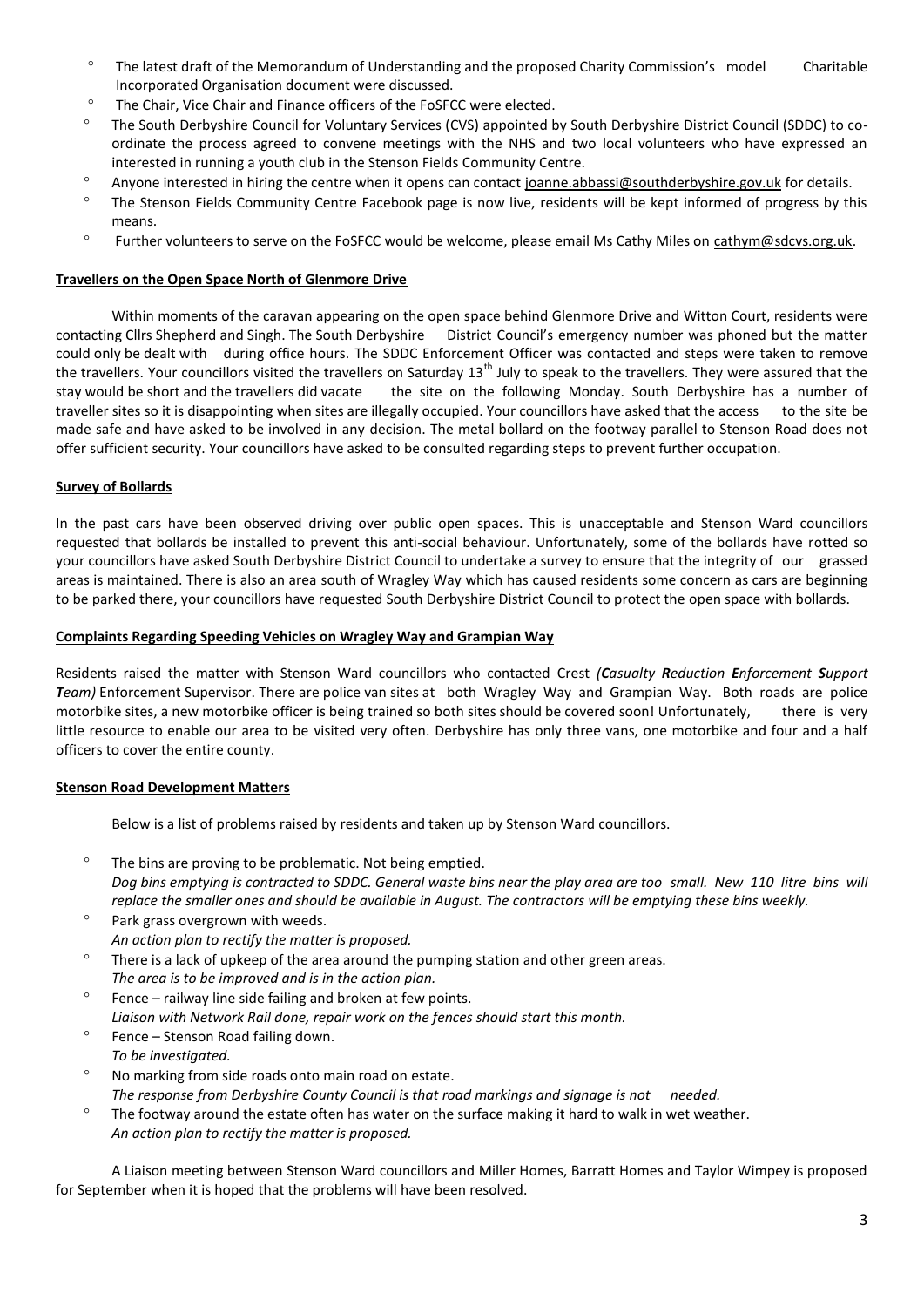**After many requests by your councillors, we have at last been supplied with a draft copy of the Landscape Management Plan prepared by the landscape consultants. Your councillors hope that the number of complaints from residents regarding maintenance matters may be dealt with quicker once the plan is adopted.**

Cllr Rogers asked 2 questions. First when will the hedge on the railway bridge be trimmed; DCllr Shepherd feared this may have to wait until the bird-nesting season is over in October as is the case with all hedges. Second, do extensions and the building of rooms within properties deem them liable to an increased Council Tax charge? DCllr Shepherd sympathises but thought not. In addition an increase in tax to one house may leave other houses in the same street equally liable to an increase.

The chairman thanked the district councillor for his report and DCllr Shepherd left at 7.55pm.

1201/19 **TO APPROVE THE MINUTES OF THE ANNUAL PARISH COUNCIL MEETING HELD ON 16TH MAY AND THE EXTRAORDINARY COUNCIL MEETING HELD ON 13th June 2019.** These were approved and accepted as a true record after which they were signed by the chairman.

# 1202/19 **TO DETERMINE WHICH ITEMS IF ANY TO BE TAKEN WITH THE PUBLIC EXCLUDED -** None.

# 1203/19 **CHAIRMAN'S ANNOUNCEMENTS AND REPORTS**

In his absence the chairman had nothing to report. The vice-chairman announced that the next IGV meeting will be held in September.

# 1204/19 **CLERK'S REPORT & CORRESPONDENCE**

1. Clerk asked whether weeds in gutters around the area had been sprayed by SDDC; members thought about half of them had.

2. Clerk asked SDDC for reimbursement of the cost of replacement parts on play equipment Fox Close. He sent SDDC copies of the receipts and invoices allowing district to consider part or all of the reimbursement. In addition SDDC confirmed that its insurance team did not appear to have Pilgrims Way/Fox Close on their list of inspections. They have now added it to the list and instructed Zurich to carry out an inspection.

# 1205/19 **Matters for Decision or Discussion:**

a) Police Issues/Speed Limits/Road Safety. Clerk asked CREST this day to ensure that their speed check along Grampian Way should be from Stenson Rd to ASDA and not ASDA to Sinfin Lane where speeding is not such an issue. Its reply said: *'You are correct, we are due to enforce on Grampian Way, Sinfin. We have two enforcement sites at this location and are limited as to where we can check. However I have altered the working locations so that we can also visit the location that you prefer'.*

Cllr Lisewski raised the matter of a lack of police presence and cited that a parish councillor wished to explore the possibility of the parish council employing a private security firm to patrol Stenson Fields. However members deem this unviable and consider that the police would visit less often if such a firm were employed. A debate ensued over the efficacy of the police's patrolling of the area; Cllr Lisewski rues the fact that no improvement or increase of its presence has occurred even after having been constantly raised at SNMs. There has been an exception over the past few days as a result of a rape that took place near Stenson Road last weekend. The police reported that '*the girl was attacked on a footpath that runs along Stenson Road from the direction of Grampian Way on Saturday, July 13, between 4am and 5.30am.The attack took place on a grassy area shortly before the traffic light controlled railway bridge'.* 

Unfortunately we await a replacement for PCSO Harriet Dunn who has left her duties here; she was most diligent in her role and is now sorely missed. However a new PCSO should be appointed in November. Clerk to write to the inspector of the police Mercia region highlighting our concerns.

b) Saxon Gate at Newton Village Development, Stenson Road.

1. Noticeboard at the Community Centre: SDDC's reply was:

 *Location – until I have all the paperwork for the site and am able to undertake a full assessment of the utilities and any cabling that crosses the site I am unable to ascertain where the noticeboard will be located.*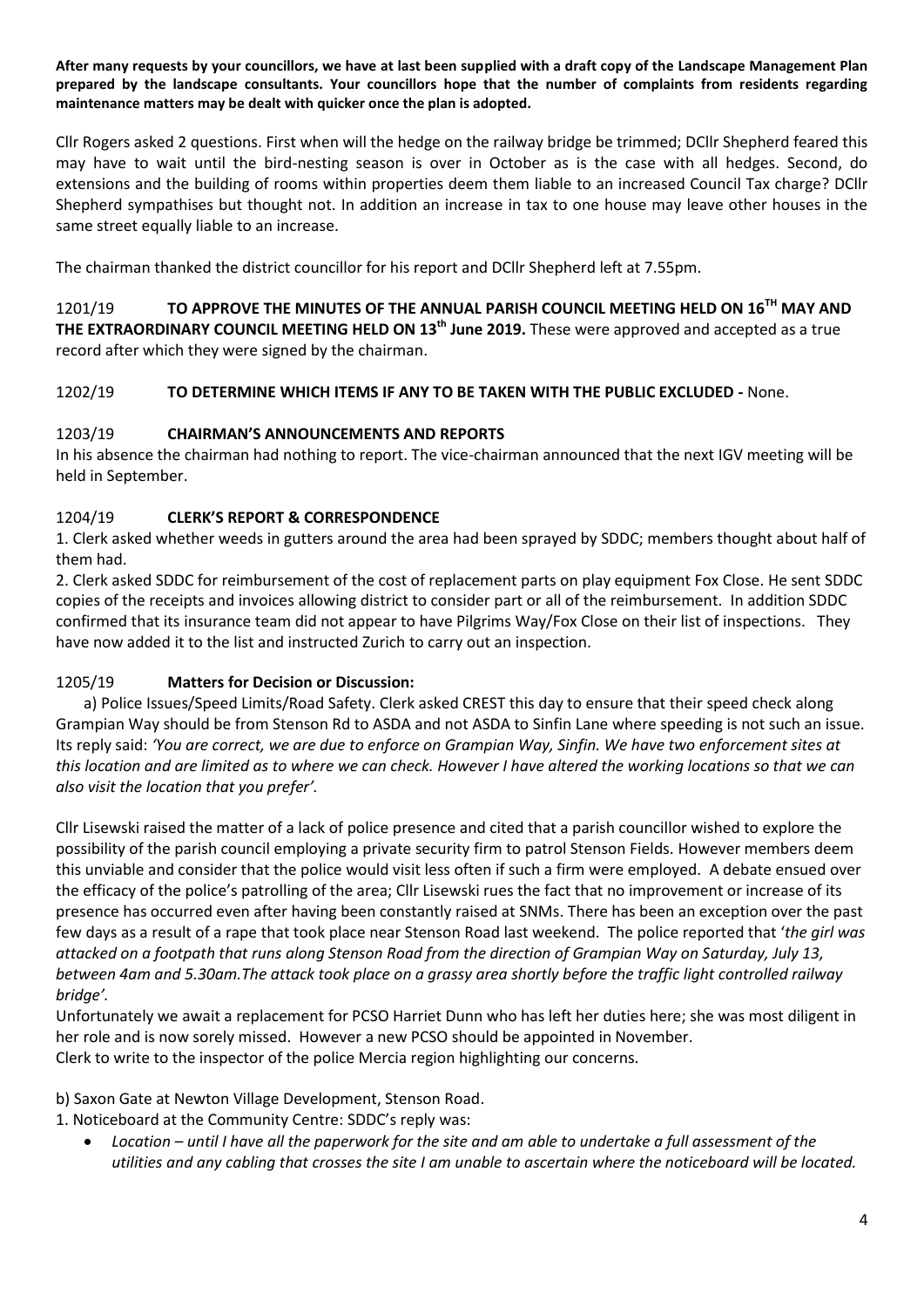*We may also have to assess whether a wall mounted noticeboard has to be used rather than a free standing one.* 

- *Style – as mentioned previously our usual supplier has/is ceasing operations therefore an alternative supplier needs to be identified. Due to this I cannot be certain of the exact style that will be delivered.*
- *Size – I am anticipating on installing a noticeboard approximately 1200mm x 1060mm, equivalent to 15 A4 size pages (this is the size that has been installed at a previous site)*
- *Installation date – due to having to source new suppliers an installation date cannot be given. Priority at the moment is being given to ensuring the building can fitted out and be operational as soon as possible once we have possession of the keys.*

2. SDDC wrote: *Site of Summer Play Scheme - The community centre in the new estate will now not be opening on July 23. It is now proposed that the opening may be in September, but we have not been officially informed. As the session has been advertised in the poster as being at the Community Centre site I have been informed that partners from CVS and the Community Centre Committee will be attending to talk to local residents about the centre and carry out consultation on what residents would like to see it used for. I therefore think it would be beneficial to keep this session at the alternative site.*

3. Clerk spoke to Ian Hey at district council who says that a partnership between us, district and CVS is being considered with funds being available from the 'Awards for All' part of the Heritage Lottery Fund. It is designed to help small local groups to launch their pilot projects; these groups could then meet at and use the centre. Applications of a grant for up to £10k are possible; Ian thought £2.5 – 3k is preferable to see how it progresses. This amount could be split between c6-10 groups (mother & toddler etc). Hiring of rooms/ equipment by the group is covered from this grant fund initially after which they fund themselves. If we are in favour and would consider this idea Ian (and Cathy from CVS) would come and meet several/ all of us at a council meeting (or outside of one if necessary). A grant application and financial assessment from us is required in the early stages after which each group should be able to stand alone. **Resolved:** members to consider once the centre is open.

4. SDDC is assessing schedules for the building and will revert with possible dates for room rental; hiring of rooms was mentioned in DCllr Shepherd's report above. **Resolved:** Council will consider the viability of holding some or all of its parish meetings there once the centre is open, it is too early to assess at this stage.

c) Environmental issues (Biffa, trees, bulbs, bins etc).

The issue of the travellers on the open space behind Glenmore Drive and Witton Court, and a survey of bollards which should help prevent this practice, was covered in Cllrs Shepherd's report above. Also SDDC reported that litter/ dog bins on the land off Glenmore Drive/Witton Court could not be emptied due to the behaviour of abusive travellers. They had removed some of the wooden bollards to gain access. The safer neighbourhood team was informed.

Clerk reminded members that he has asked SDDC to replace a dead tree at Glendon Road/ Glencroft Drive. It replied saying '*The trees were planted by DCC as they had capital project money to spend. Notwithstanding this, I will discuss replacing any dead trees with my line managers and let you know what SDDC are prepared to do'.*  Clerk also asked for a dead tree on the Zetland Crescent Open space, near to Zetland Crescent to be removed.

Cllr Richardson noted that a water leak had appeared on Stenson Road, opposite Chartley Way. The chairman asked that both he and DCllr Shepherd kindly report this on the STW website. Cllr Baker noticed ruts in the grass on Zetland Crescent where a van continually parks.

d) Lengthsmen Scheme: Steve Hawkridge commented on the following:

Tarmac on the footway at Holderness Drive is broken; DCllr Shepherd to investigate (although he alluded to it in his report above).

Hedge on Tregony Way near the 5-a-side pitches needs cutting; DCllr will report although it is probably constrained by the bird-nesting season which ends in October as mentioned above.

Steve received posters from SDDC urging owners to clean dog waste. Both he and Jane regularly spray areas of dog waste with a can of yellow paint to make it more noticeable which is proving highly productive and well received by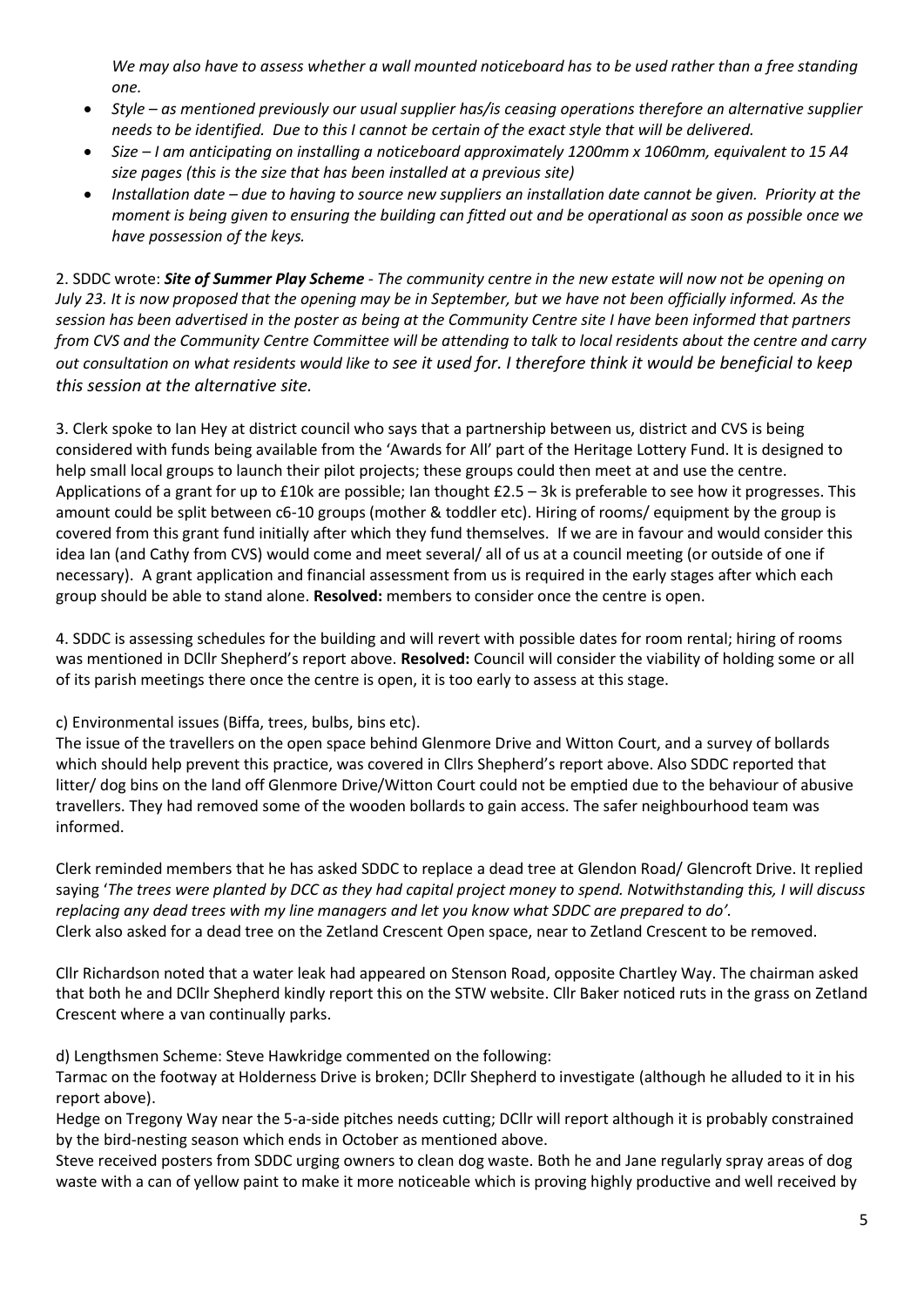residents. Steve was also happy to say that we now have 3 district council dog wardens patrolling the area who target errant owners not tidying the mess.

Lots of broken glass lies around Fox Close some of which derives from the pub. Steve has asked the landlord whether he would consider providing plastic containers instead of glasses although apparently the cost is prohibitive. He also asked the pub to collect empty glasses at the end of the night. Clerk to write formally with these requests. A few days ago Steve noticed that matting at Ledbury Chase/ Goathland Road open space was ripped although this

since been repaired.

Steve asked the clerk to request of Biffa that it empties both our and the school's waste bins during the school summer break.

The chairman thanked both Steve & Jane for their continued dedication to their litter-picking service.

e) Councillors' details on the website. One member requested that his email address be removed from the site due to receiving incessant scam emails which the clerk has done. **Resolved:** Clerk to remove the remaining members' email addresses.

f) Playground inspection course. Clerk announced that a DALC course will be held on 24<sup>th</sup> July.

g) Pedestrian crossing and speed reduction measures: covered in DCllr Shepherd's report above.

h) Budget review. Clerk presented updated budget figures containing audited figures for last year (2018/19) which members **approved**.

# 1206/19 **PLANNING**

# **Applications:**

To consider planning applications:-

9/2019/0623 - THE ERECTION OF A GROUND FLOOR EXTENSION AT 50 EGGESFORD ROAD STENSON FIELDS. **Resolved:** no objection.

9/2019/0751 - ERECTION OF A SINGLE STOREY REAR EXTENSION AT 20 IRVINE CLOSE STENSON FIELDS. **Resolved:** no objection.

Regulation 25 Consultation: Land between Deep Dale Lane and Infinity Park Way, CD9/0319/110. Clerk received an email from DCC earlier this day DCC confirming that the documents data can be downloaded until 15, Aug 2019. After the expiration date has exceeded the data will be deleted automatically from the server. **Resolved:** clerk to ask for an extension to the deadline for comments until end-September.

The original application states: DEMOLITION OF ASHLEA FARM AND RELATED BUILDINGS OFF DEEP DALE LANE AND THE DEVELOPMENT OF A NEW ALL MOVEMENT JUNCTION ON THE A50 AND CONNECTING LINK ROAD TO INFINITY PARK WAY, WITH ASSOCIATED WORKS INCLUDING: STREET LIGHTING COLUMNS, FOOTWAYS/CYCLEWAYS, CONSTRUCTION OF EARTH MOUNDS, FLOOD COMPENSATION AREAS, ACOUSTIC FENCING AND LANDSCAPING. Land between Deep Dale Lane and Infinity Park Way, Sinfin, Derby.

# **Decisions.**

9/2019/0404 - THE ERECTION OF AN EXTENSION AND THE DEMOLITION OF EXISTING GARAGE AT 60 GLENMORE DRIVE STENSON FIELDS. Householder Permission Granted.

9/2019/0501 - THE ERECTION OF A SINGLE STOREY OUTBUILDING AT 30 GLENDON ROAD. Householder Permission Granted.

# 1207/19 **FINANCE**

a) Accounts for payment as follows were approved and signed:

| <b>Cheque No</b> | <b>Pavee</b>                                              | Total £ |
|------------------|-----------------------------------------------------------|---------|
| 002257           | J Irons – Clerk's salary 4 weeks to $7th$ June            | 603.24  |
| 002257           | J Irons - clerk expenses (see attached sheet) April - May | 36.20   |
| 002258           | J Hawkridge - Lengthsman pay 4 weeks to $3rd$ June        | 213.46  |
| 002259           | S Hawkridge - Lengthsman pay 4 weeks to $3rd$ June        | 213.46  |
| 002260           | HMRC -employee's tax & NI in June                         | 128.20  |